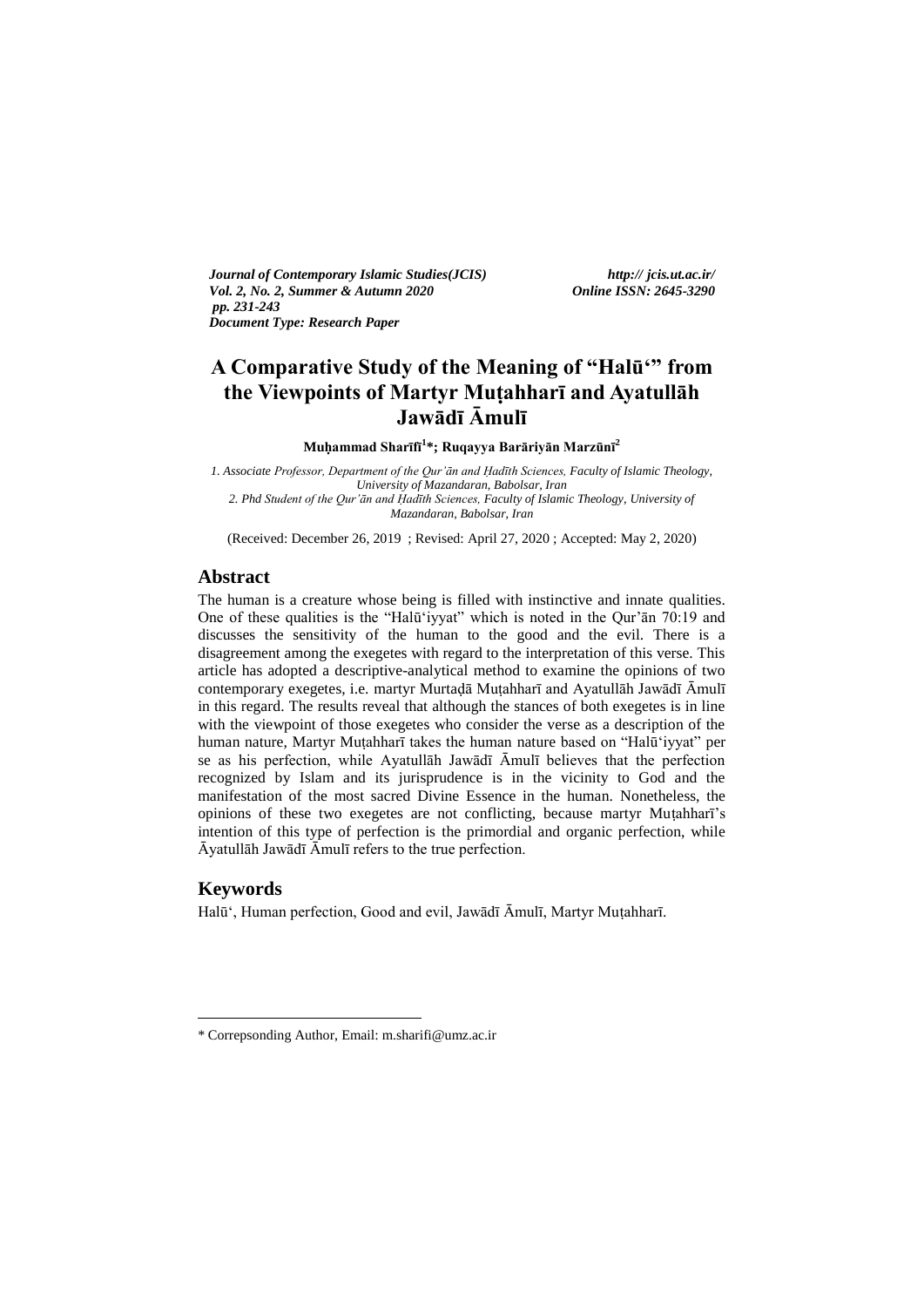### **Introduction**

The word Halū' is one of the controversial terms in the Qur'ān which has given rise to different viewpoints. This term means the human sensitivity and reaction to the affliction of damages and disadvantages or the achievement of benefits and advantages, and has been mentioned once in the Qur'ān 70:19. There is a disagreement among exegetes on the point that if this verse is to reproach the human, to praise him, or something else. This articles aims at analyzing and inspecting the opinions of the two contemporary exegetes, i.e. martyr Muṭahharī and Āyatullāh Jawādī Āmulī, and to answer the question on the viewpoints of martyr Muṭahharī and Āyatullāh Jawādī Āmulī toward the Qur'ān 70:10. Although various exegetes have presented lengthy discussions on the foregoing verse in their commentaries, no separate study has been found in the literature to comprehensively collect and examine the opinions of the two foregoing exegetes in this regard. Therefore, it is necessary for this descriptiveanalytical study to first present the viewpoints of both these exegetes and then to use the various verses and narrations in order to evaluate the two opinions.

#### **The concept of Halū'**

The word "Halū'" is taken from the root "ha.la.'a", which is used within the hyperbolic principle framework (fayūmī, 1993, vol. 2: 639) to connote several meanings: greed (Țurayḥī, 1996, vol. 4: 411; Ibn Manẓūr, 1993, vol. 1: 114), the intensity of greed and the scarcity of patience (Ṣāḥib, 1993, vol. 1: 114; Mūsā, 1989, vol. 1: 167), complaint (Farāhīdī, 1988, vol. 10: 107), the intensity of worriedness and complaint (Zamakhsharī, 1986: 705; id., 1996, vol. 3: 406), complaint and the lack of patience (Ḥusaynī Zabīdī, 1993, vol. 11: 546), and complaint and hunger (Qurashī, 1992, vol. 7: 159). *Mu'jam maqā'īs al-lugha* expresses that "h.l.'" in the word "Halū'" implies speed and intensity. For instance, the phrase "Nāqat halwā'" means an ostrich that walks fast (Ibn Fāris, 1984, vol. 6: 62). Moreover, Mustafawī in his *al-Taḥqīqfī kalimāt al-Qur'ān* has taken the common meaning in the verb form "hala'a" as the tendency to being blissful and having pleasures, and has enumerated complaint, greed, fear, the lack of patience, etc. as its negative consequences (Muṣṭafawī, 2009, vol. 11: 294).

The word "Halū'" has been used in the Qur'ān only once (Qur'ān 70:19). Similar to the philologists, the exegetes have disagreements over the meaning of this term. Some exegetes have taken it to mean greedy (Baḥrānī, 1995, vol. 5: 448; Ṭūsī, n.d., vol. 10: 121; Qumī, 1984, vol. 2: 386; Abū al-Futūḥ Rāzī, 1987, vol. 19: 409), some others have interpreted it as impatient (Farrā', 1980, vol. 3: 185), and still others have adopted both meanings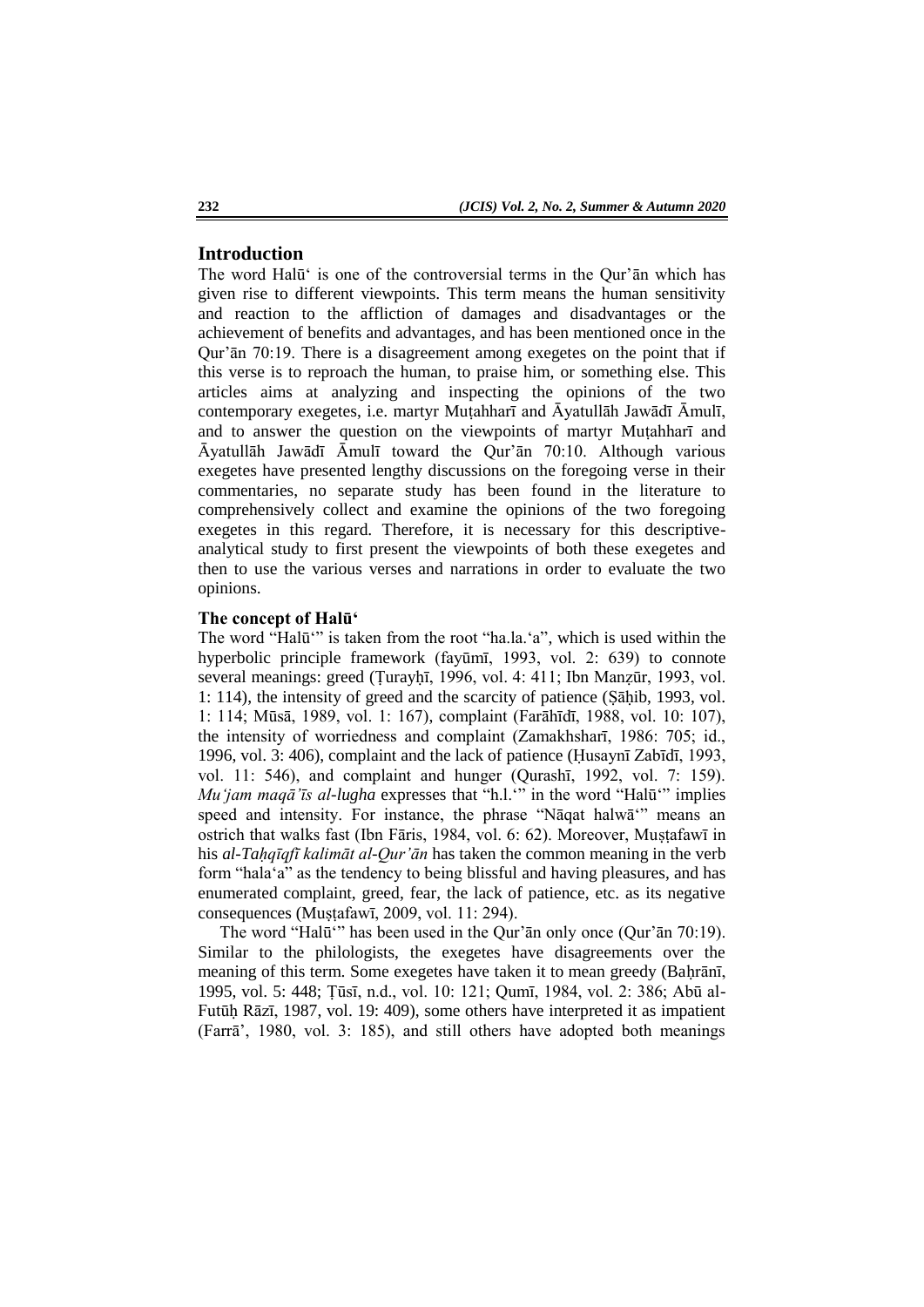(Ṭabrisī, 1993, vol. 10: 535; Ṭabarī, 1991, vol. 29: 49; Bayḍāwī, 1997, vol. 5: 246; Fayḍ Kāshānī, 1994, vol. 5: 226). There are also some other exegetes who have added other meanings to these two ones. For instance, the word has been defined in *al-Tafsīr al-wasīṭ* as "grief, intense greed, and the lack of patience" (Zuḥaylī, 2001, vol. 3: 2735) and in *al-Furqān fī tafsīr al-Qur'ān bil-Qur'ān* as "complaining, greedy, fearful, weak, and impatient" (Ṣādiqī Tihrānī, 1986, vol. 29: 126). Some others have added the sixth and seventh meanings to it as parsimony and overeating (Māwirdī, n.d., vol. 6: 94; Ibn Jawzī, 2001, vol. 4: 338).

Meanwhile, many exegetes have reminded their readers that the two verses after the Qur'ān 70:19 interpret the term "Halū'" (Ṭabāṭabā'ī, 1996, vol. 20: 13; Makārim Shīrāzī, 2012, vol. 25: 28; Ālūsī, 1994, vol. 15: 69; Zamakhsharī, 1986, vol. 4: 612). Based on this viewpoint, it seems that the word "Halū'" means being sensitive at the times of benefit and damage.

Most exegetes have taken the Qur'ān 70:19 as reprimanding and reproaching the human. An example is Ibn 'Arabī who takes the human as the source of vices and the place of impurities which  $-$  in this exegete's opinion – is necessitated by his creation and the nature of his self. He also believes that the humans belong to the world of darkness, with the exception of worshippers and those who really undertake things for the sake of God (Ibn 'Arabī, 2001, vol. 2: 370).

The consideration of "Halū'iyyat" as a negative quality and consequently the reproaching of the human by the foregoing verse is the view adopted by numerous exegetes. Here a list of sources that have taken this view is given with no further explanation due to the space considerations: Tustarī, 2002, vol. 1: 177; Ṭayyib, 1999, vol. 13: 189; Ḥusaynī Shāh 'Abd al-'Aẓīmī, 1984, vol. 13: 312; Marāghī, n.d., vol. 29: 71; Ibn Kathīr, 1998, vol. 8: 240; Ḥaqqī Bursūsawī, n.d., vol. 10: 163; Ibn Jazī, 1995, vol. 2: 411; Khaṭīb, n.d., vol. 15: 1173; Ṭabarī, 1991, vol. 29: 49-50; Tha'ālibī, 1997, vol. 5: 484; Ibn Abī Zamnīn, 2003, vol. 2: 48; Fakhr Rāzī, 1999, vol. 30: 644; Zamakhsharī, 1986, vol. 4: 612; Abū Ḥayyān Andulusī, 1999, vol. 10: 275; Kashānī, 1957, vol. 10: 10.

Nonetheless, the opinions of these exegetes are incongruent with other verses of the Qur'ān. In some verses of the Qur'ān, God has called the creation of the human as "the best stature" (Qur'ān 95:4) and Himself as "the Best of creators" (Qur'ān 23:14). It is evident that the phrase "the best stature" about the creation of the human regards his whole creation, including his outward, inward, body, and soul. Is it imaginable that God has created something with a given quality and then reproaches him because he has that very quality?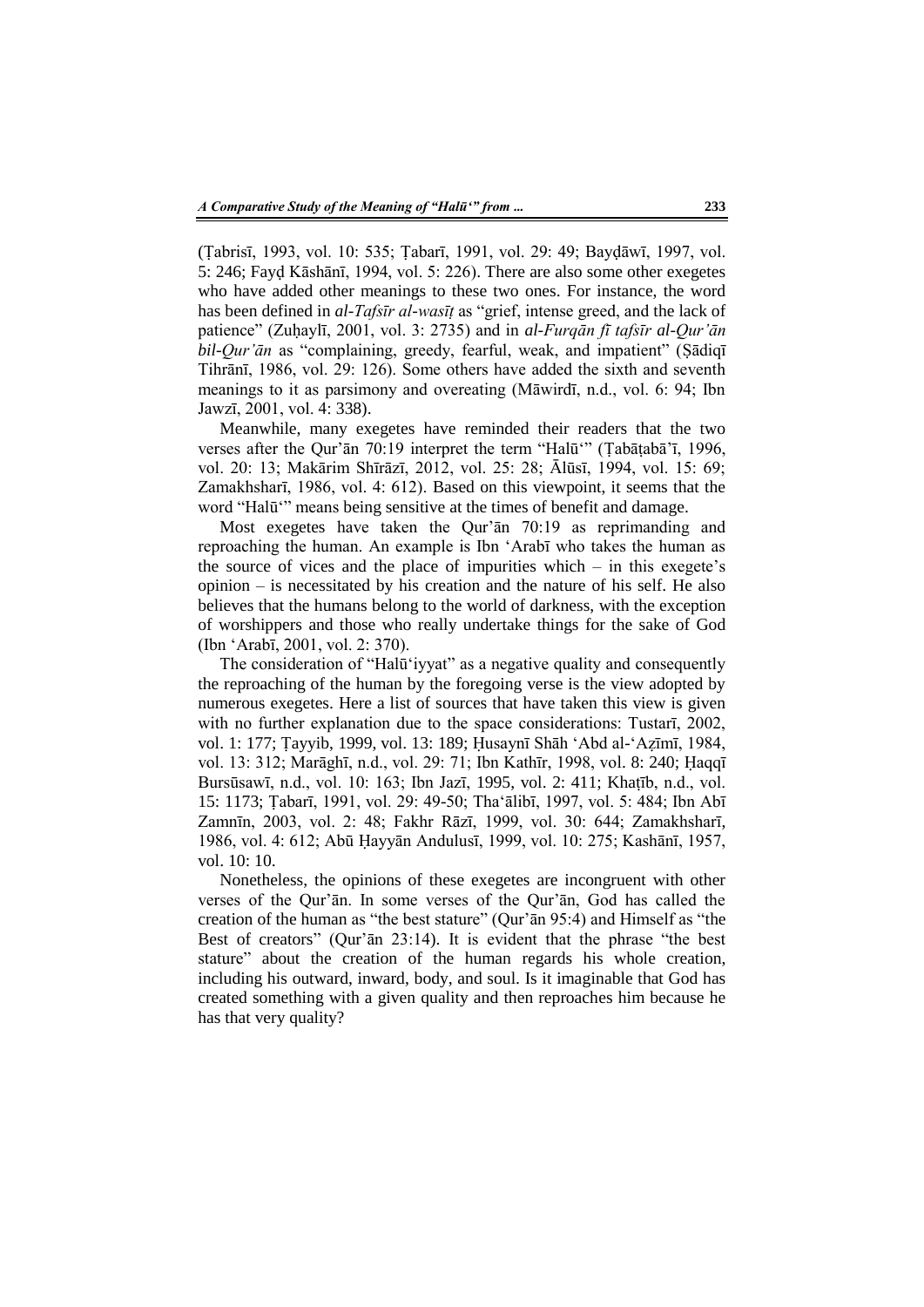Considering the phrase "Khuliq" (was created) in the verse, it seems that the mistake made by many of these exegetes is that instead on emphasizing the creation itself, they have taken it to mean the human ingratitude, forgetfulness, and whims of soul. However, creation is an act of genesis and, and the humans at the time of their creation do not have the volition and free will to be used as the criterion for their deeds.

### **Martyr Muṭahharī's viewpoint**

In his explanation of the verse, martyr Muṭahharī first translates it as "Verily the human has been created as Halū'. The word Halū' means greedy. That is to say, [the verse says] the human has been created greedy (Qur'ān 70:19). In other words, he has been created this way, and if a mishap afflicts him, he will complain a lot and will get extremely worried. He makes a fuss when a bad thing afflicts him (Qur'ān 70:21). On the other hand, when he receives something beneficial, he gets manū', i.e. he grasps it firmly, does not let it go, and does not give it to anyone else" (Muṭahharī, 2011, vol. 27: 713). Then, he sets out to differentiate Halū<sup>'</sup> and harīs (greedy) by referring to the two sensitivities mentioned in the verse, and interprets Halū' as the human's sensitiveness to the good and the bad (ibid.). According to this definition, he rejects the stance taken by the majority of the exegetes – who interpret the verse as reproaching the human. To justify his opinion, he presents the human freedom and notes that this freedom requires a capital such as intellectual talent, physical talent, or financial capital. Having such things brings about perfection for him, but getting stuck in this stage is a shortcoming for him (ibid.: 712-719).

The capital intended by master Muṭahharī is the same Halū'iyyat quality which has been installed in the human by God. After presenting some examples, he writes: "So what causes praise and what brings about reproach? The basis of this creation – that is, this natural desire, this sensitivity to the good, this unplanned tolerance of the vice in some cases for the sake of a larger good – is perfection, and the basic form of this state should exist in the human. The very creation of this state for the human is perfection. If a human is created but is indifferent to the good and the bad, he is in fact a defective creature. He is like a mother-born disabled person. He is created with a disable spirit. Such a person is not a complete human and is not at all a healthy one" (ibid.: 719).

In martyr Muṭahharī's opinion, the shortcoming for a human is to continue to stay in his initially defective form, while he should choose that second state because he is a free creature, but he should go through the second state by his own free will and volition. Martyr Muṭahharī gives in another interpretation and says: "The second state is when he evaluates these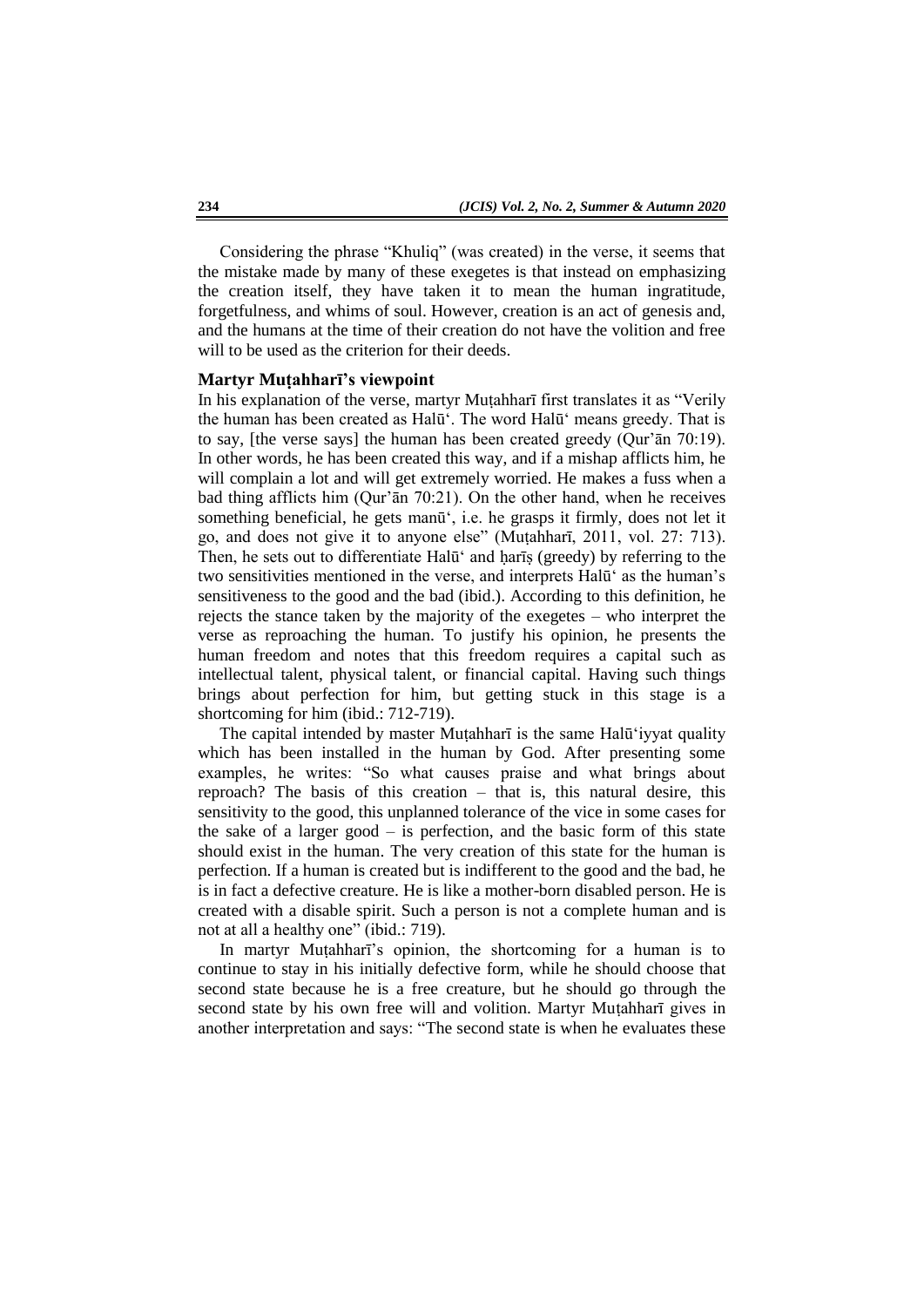goods and vices against the criteria of reason and Islamic Law" (ibid.). From the viewpoint of martyr Muṭahharī, it is this freedom that might take the human to the highest levels that even cannot be achieved by the angels, and at the same time, it is this very freedom that might lead the human to be meaner than the animals (Qur'ān 76:3). If the free human wants to move beyond the limits of the angels, he should use this Halū'iyyat tool, but if he uses it wrongly, he will become meaner than the animals (Muṭahharī, 2011, vol. 27: 703).

### **Āyatullāh Jawādī Āmulī's viewpoint**

In his interpretation of the foregoing verse, Āyatullāh Jawādī Āmulī starts his discussion with a focus on the innate disposition and the nature. He relates the complaints made by the suffering human to his nature and his patience as stemming from his innate disposition (Jawādī Āmulī, 1997, vol. 7: 77-78). He further describes that "The human has both a muddy [natural] aspect and a divine aspect (pp. 71-72). Since his muddy aspect is exclusivist, it does not allow others to receive the blessing he has received, and because he has not achieved the ability to tolerate the difficulties, he complains when a vice afflicts him; that is to say, he loses his patience in both cases. However, his innate disposition (i.e. the divine aspect) tries to deliver to others any goodness that he has received, because it knows that the lack of need to "something" is better than needlessness "due to that thing"; therefore, such a person tries become an epitome of needlessness, rather than merely becoming needless. If he is afflicted by the damages, he tries to refrain from complaining and remains patient, because he knows that the positive aspect of an affliction is detachment as well as the establishment of monotheism, attention, and trust" (Jawādī Āmulī, 1997, vol. 7: 78-79).

The viewpoint of this exegete about the attribution of the Halū'iyyat attribute to the prophets  $(a)$  – as humans – is that since the prophets  $(a)$  have grown based on the foregoing pure and divine innate disposition and have purified themselves through worshipping, they have become immune to overreliance on their natural aspect. They are not manū' or jazū', as they are immune to being Halū' and they pray tolerantly when they receive a blessing, and they never complain. Similarly, their generosity, continence, tolerance, and trust in  $God - as$  their outstanding qualities – are incongruent with being manū<sup>'</sup> (ibid.).

In his viewpoint, one who sees only himself does not see his perfection path, and when he does not see the perfection path, he cannot move, because movement is the primordial perfection compared to the goal, and goal is the upcoming perfection, and when one is deprived of the primordial perfection, he can never achieve the next perfection level. In Jawādī Āmulī's opinion,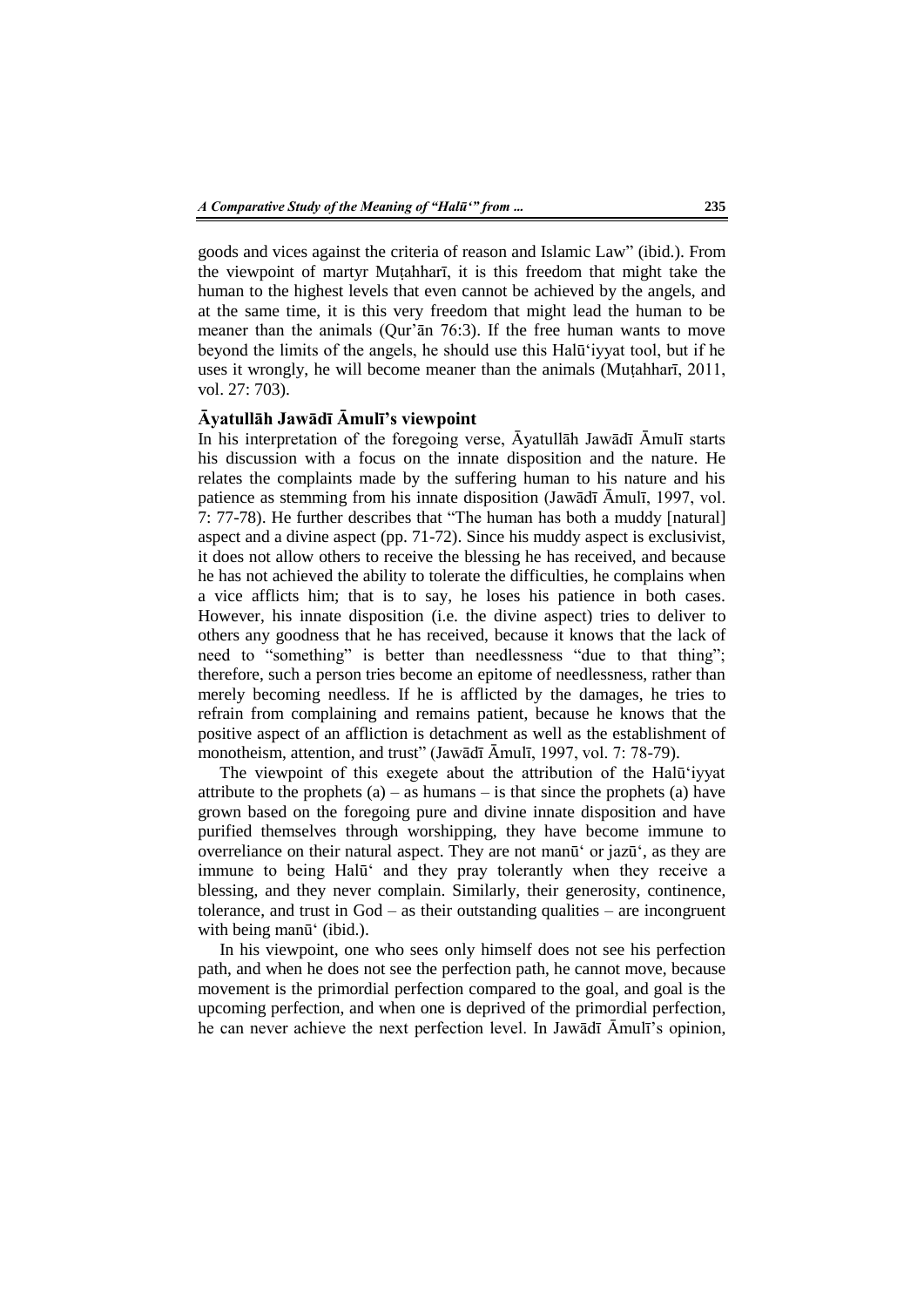the perfection of the wayfarer is to be patient himself and to advise others to be patient (ibid.: 79).

#### **The comparative analysis and investigation of the question**

Several aspects of the two exegetes' opinions about Halū'iyyat attribute can be analyzed and examined based on the Qur'ān 70:19.

1. It seems that the viewpoints adopted by martyr Muṭahharī and Āyatullāh Jawādī Āmulī are in line with the viewpoints of those exegetes who believe that this verse is to "describe the human creation" rather than reproaching him (Ṭabāṭabā'ī, 1996, vol. 20: 13; Burūjirdī, 1987, vol. 7: 243; Abū al-Futūḥ Rāzī, 1987, vol. 19: 409; Ibn 'Āshūr, n.d., vol. 29: 156). From the viewpoint of these exegetes, "Halū'iyyat" attribute is part of *Amourpropre*, and if it is used for the sake of God, it will lead the human to salvation. However, if it is used in deviating paths, it will take the human toward unblessedness and misery due to traits such as parsimony, envy, egotism, exclusivism, etc. Therefore, the human greed and Halū'iyyat is not innately wicked; rather, it is a kind of perfection. For instance, being greedy with regard to knowledge or self-purification and servitude to God is a moving force for the person who owns this trait.

2. Another outstanding point in martyr Muṭahharī's words is the use of the term "madḥ" (praise) against the term "dhamm" (blame). Despite the exploration of the related literature, we did not find any commentary which interprets this verse as praising the human. Martyr Mutahhar<del>i</del> has been the only figure in this regard who has used this term in his words. It seems that his intention of the word madh is when the verse is related to the human volitional acts, i.e. the human is praised when he – using his own free will – gauges the good and bad affairs against the intellectual and religious criteria; otherwise, he is blameworthy. However, it will be questionable to think that his intention of the foregoing assertion has been to say that the mere possession of this attribute by the human (without doing any volitional act) is his perfection and so the human is principally praiseworthy. The reason for this can be found in what Ayatullāh Miṣbāḥ Yazdī has stated: "If there is not volition, there is no ethical value, and before doing any good or bad action, there is no room for praise or blame" (Miṣbāḥ Yazdī, 2010: 364).

3. Although one of the common points in the discussions of the two foregoing noble exegetes about the respective verse is the human perfection, there is a difference in their approach to this discussion. From the viewpoint of martyr Muṭahharī, the very nature of the human is a perfection for the human because he has been created as sensitive to good and bad (Mutahhari, 2011, vol. 27; 719). However, Āyatullāh Jawādī Āmulī pays attention to a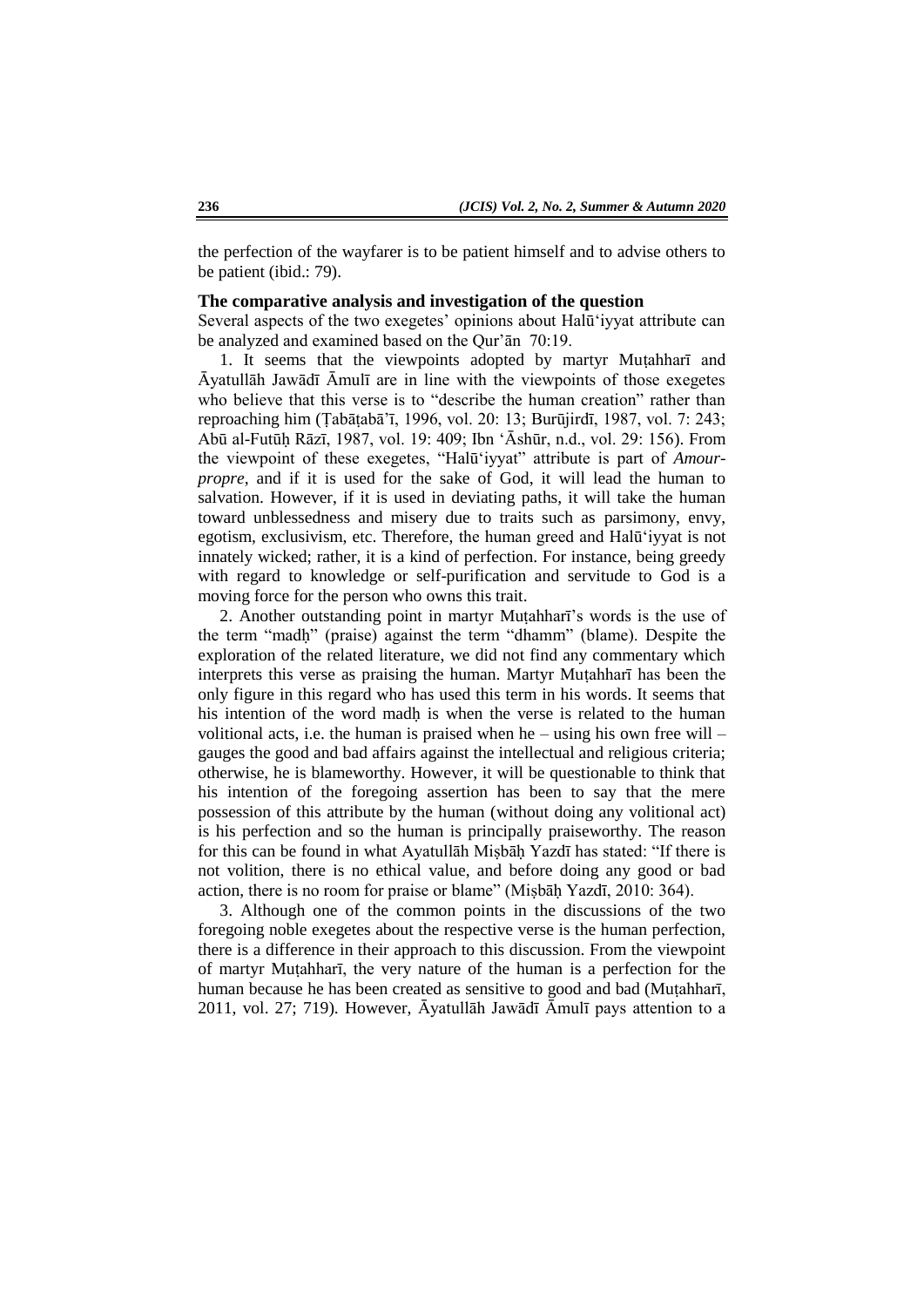type of perfection which is achieved through patience and action (Āyatullāh Jawādī Āmulī, 1997, vol. 7: 79; id., 2005, vol. 11: 61).

Now, concerning martyr Muṭahharī's assertion, it might be asked that when this Halū'iyyat attribute has been put in the human by the Sublime God, how can it be used to praise the human before the human has not put it into practice and has not made any volitional act based on it? To answer this question, it is necessary to first provide a definition of "kamāl" (perfection). The word kamāl has been defined as "An existential attribute by which a creature is described; however, when we gauge an existential matter using various things, it will be perfection compared to some of them, while with regard to other, not only it is not perfection, but also it reduces the existential value of that being and will make it faulty. Moreover, some beings essentially do not have the capability to receive some types of perfection. For example, getting sweet is perfection for some fruit such as pear and melon, while perfection for some other fruit is in being sour or having other tastes. The point here is that every being has a certain essential limit, and if it transgresses that limit, it will turn to something else … (Miṣbāḥ Yazdī, n.d.: 9).

From the viewpoint of Islamic philosophy, if a phenomenon moves from potentiality to actuality, it is said to have evolved. Mullā Ṣadrā's Substantial Movement theory relies on this definition to express the existence of evolution in the phenomena, because in the substantial movement, in which movement is part of the substance and essence of the phenomenon, the talents and capabilities of a given phenomenon is actualized in its every existential stage. Philosophers' definition of movement also regards this same meaning (Naṣrī, 2011: 100). Therefore, martyr Muṭahharī takes the movement itself as a contingent accident and a kind of perfection (Muṭahharī, *Asfār lessons*, 1995, vol. 11: 374). He says: "Whatever God creates, His creation is [in fact] moving that creature to its proper perfection" (Id., *An introduction to the Qur'ān*, 1995, vol. 26:644). This indicates that perfection is a relative matter and every being has a talent based on which it becomes capable of perfection. Consequently, martyr Muṭahharī suggests that the human's sensitivity to the good and the bad is his perfection, in the same way that knowledge is a kind of perfection for him, while perfection of a plant is something else (Id., 2001, vol. 27: 713). In his opinion, even the human abilities, such as the ability to obey or disobey, are kinds of perfection (Id., 2008: 317).

Another important point is that every material being that has a higher level of existence possesses inferior faculties, too, that it can use in its perfection path. The inferior existential attributes can be considered as the primordial and organic perfections for a phenomenon that are essential for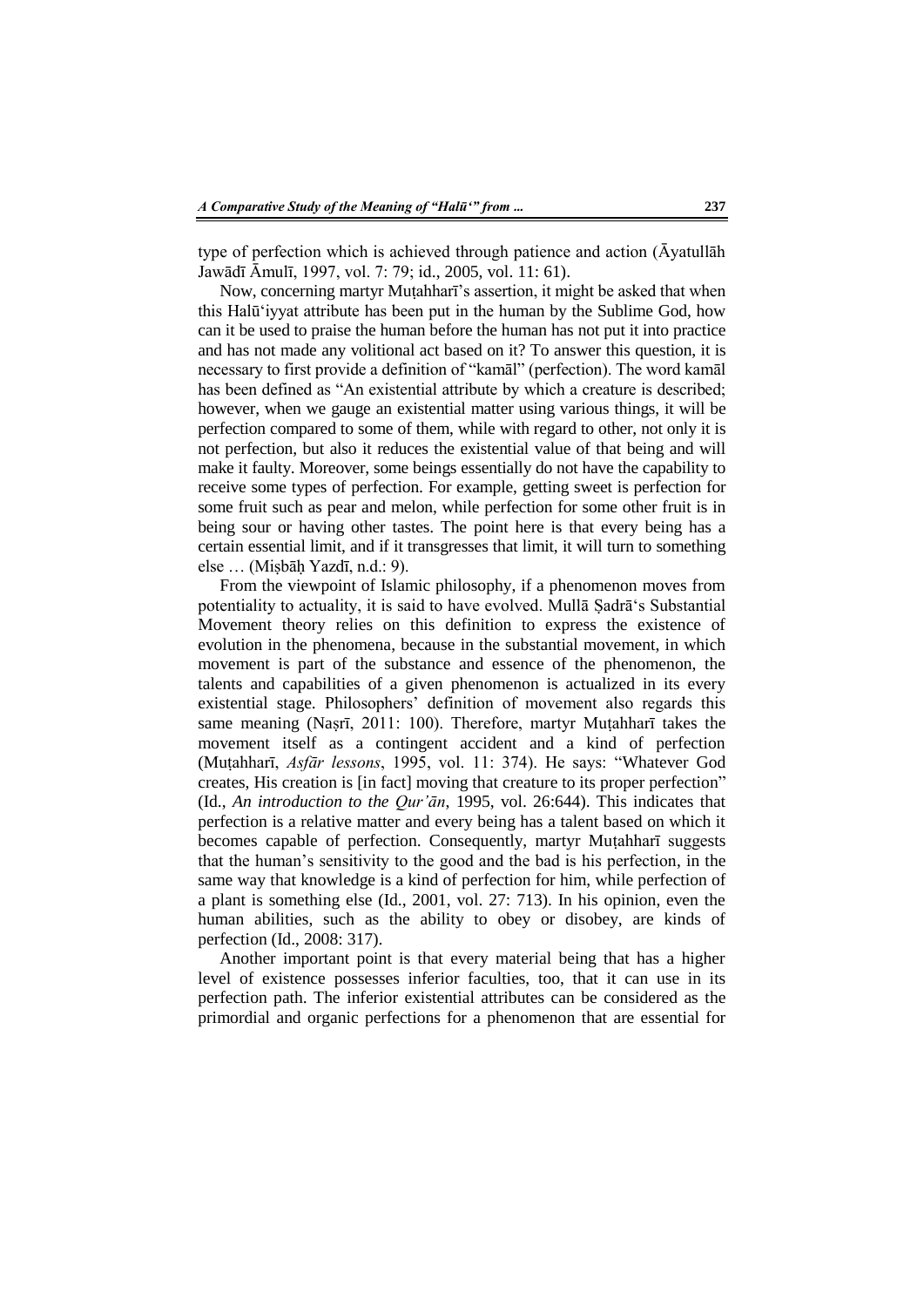the attainment of the superior and true perfection. The true perfection of every being is, therefore, what its highest actuality necessitates it to achieve (Miṣbāḥ Yazdī, n.d.: 12-13). In view of that, the Halū'iyyat attribute in the human should be ruled as a primordial and organic perfection which paves the way for him to achieve his true perfection. Therefore, martyr Muṭahharī believes that all humans, even the believers and worshippers, have been created as Halū'. However, this state – which is at the beginning a kind of perfection but later should turn into a more complete humane state – remains in some humans and they remain this way until the end of their lives, while the worshipper group are not like this [and move to the higher state] because they worship God (Muṭahharī, 2011, vol. 27: 715). Similarly, a human whose perfection – based on his primordial innate disposition – is to be jaz $\bar{u}$ (complaining) about the bad and to be manū' (exclusivist) about the good should get to a stage in which he not only is not manu' toward properties and riches, but also considers part of his own property as belonging to the needy. This is the higher perfection (ibid.).

Therefore, the discussions made by martyr Muṭahharī do not contradict with what Āyatullāh Jawādī Āmulī has suggested in his interpretation of the foregoing verse. The only difference is in that martyr Muṭahharī has taken the discussion from the organic and non-volitional perfection of the human to his real and volitional perfection, but Āyatullāh Jawādī Āmulī pays attention to a kind of perfection which is attained in the light of the human's volitional movement. The latter says, "Perfection is in the human sight and possessions. The human should understand the divine knowledge well and act based on it, that is, he should put into practice what he has learned. In the same way that the good acts accompany the good worshipping, the vices coexist with the faulty worshipping. In other words, if a person succeeds in doing some good deeds, he will succeed in saying good prayers, and those good prayers set the ground for him to do other good acts after saying those prayers" (Āyatullāh Jawādī Āmulī, 2005, vol. 11: 56). Therefore, he emphasizes: "The perfection recognized by Islam and its jurisprudence is in the vicinity to God and the manifestation of the most sacred Divine Essence in the human, because there is no shortcoming in God and He is the absolute existence, knowledge, power, life, and perfection. The servant of God receives a share of these qualities, benefits from them, and gets complete to the extent he goes near God. The only obstacle that prevents him from going toward the Beloved is "the haze on the path", which can be removed through self-purification.

Martyr Muṭahharī's viewpoint is congruent with Jawādī Āmulī's stance. In his book *The complete human*, martyr Muṭahharī says: "The Qur'ān tells that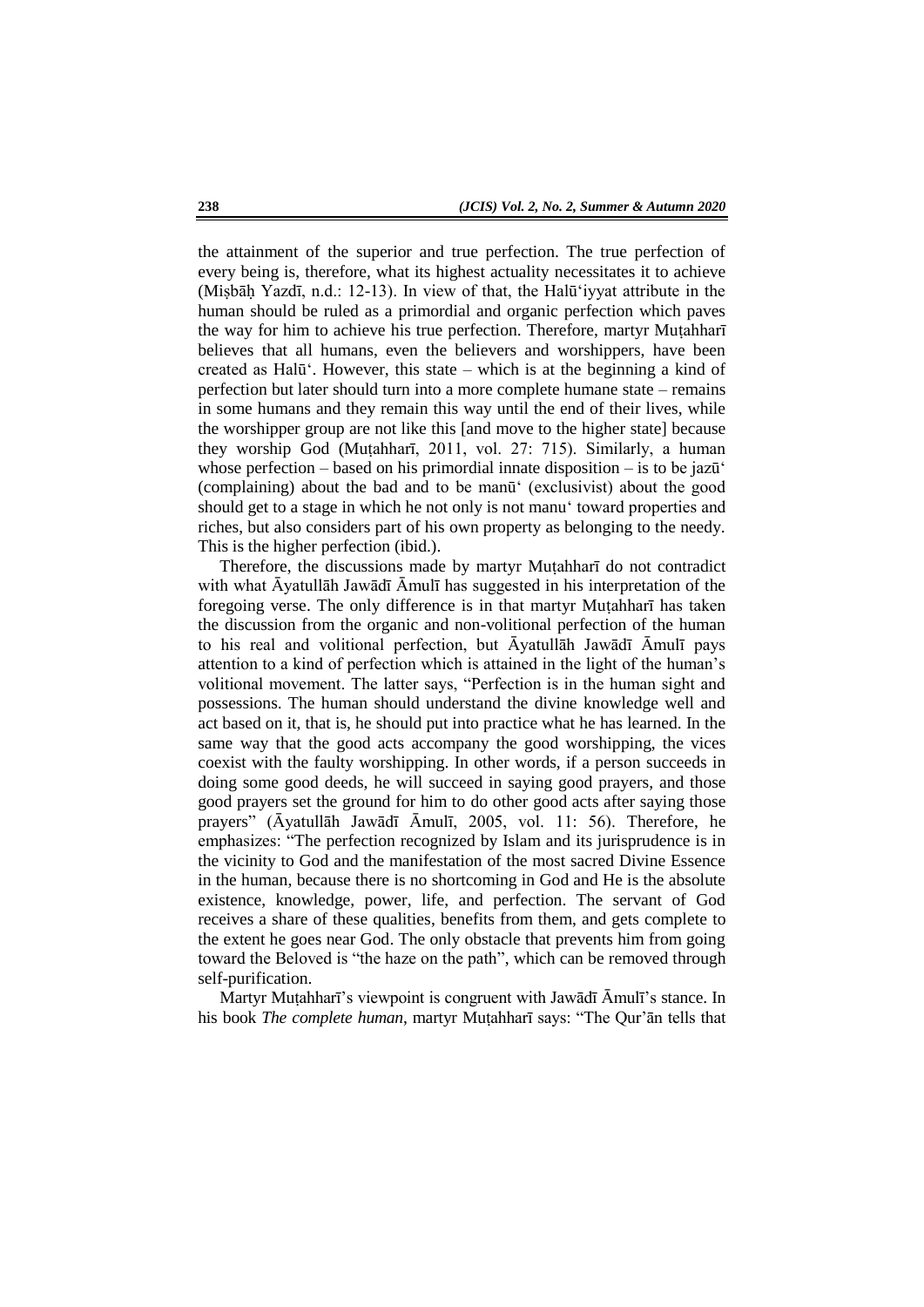human to love God because it considers God as the absolute perfection and the ultimate Goal of the human movement, and regards the human path to be toward God. Therefore, the human's attention to God is like the attention paid by a particle to its ultimate perfection" (Muṭahharī, 2008: 301).

A reference to the qur'ānic verses also makes it clear that the tone of some verses about Ādam's children is generally praising. Examples include the Qur'ān 17:70 and 16:7-8. In these verses, the state of the human is deemed as a genetic matter, and the word *kamāl* (perfection) in these cases does not have a value-laden meaning; rather, here the degrees of existence are intended. The purpose of praise in these verses which regard the genetic station of the human is in fact praising the divine act; if the human has any excellence, it is because it belongs to God's dignity (Miṣbāḥ Yazdī, 2010: 362-365).

On the contrary, many qur'ānic verses deem a dignity for the human that is achieved through the undertaking of the volitional acts. An example is the Qur'ān 49:13. This dignity is different from the one noted in the Qur'ān 17:70 or in the verses that emphasize that those who do good actions and have positive moral values are existentially more complete. For instance, God in the Qur'ān 27:97 and 92:5-7 promises that "So he who gives (in charity) and fears (God), and (in all sincerity) testifies to the best, We will indeed make smooth for him the path to Bliss." Therefore, martyr Muṭahharī and Āyatullāh Jawādī Āmulī both consider monotheism the ultimate perfection of the human soul (Muṭahharī, *Monotheistic worldview*, 1995, vol. 2: 17; Jawādī Āmulī, 2005, vol. 10: 59).

Similarly, the Islamic narrations also pay attention to the perfection that is achieved through the human free will and volition. Imām Ṣādiq (a) says: "The true perfection is in understanding the religion, being patient at the difficult times, and following moderation in costs of living" (Kulaynī, 1986, vol. 1: 32; Ibn Shu'ba Ḥarrānī, 1984: 292; Shaykh Ḥurr 'Āmilī, 1988, vol. 17: 65).

In a narration from Imām 'Alī (a), it is asserted that the human perfection in in being patient at the time of difficulties, showing abstinence in making requests, and helping those who need help (Tamīmī Āmudī, 1989: 95; Laythī Wāsiṭī, 1997: 52). In another narration, Imām 'Alī (a) regards the awareness of the human of his incompleteness as a sign of his perfection and virtuousness (Tamīmī Āmudī, 1989: 681; Laythī Wāsiṭī, 1997: 471).

Nonetheless, there are some narrations that regard the non-volitional (genetic) perfection of the human, such as a narration from Imām Ṣādiq (a) who says: "There are three attributes that if are given to anyone, he will get perfect: wisdom, beauty, and eloquence" (Ibn Shu'ba Ḥarrānī, 1984: 320). It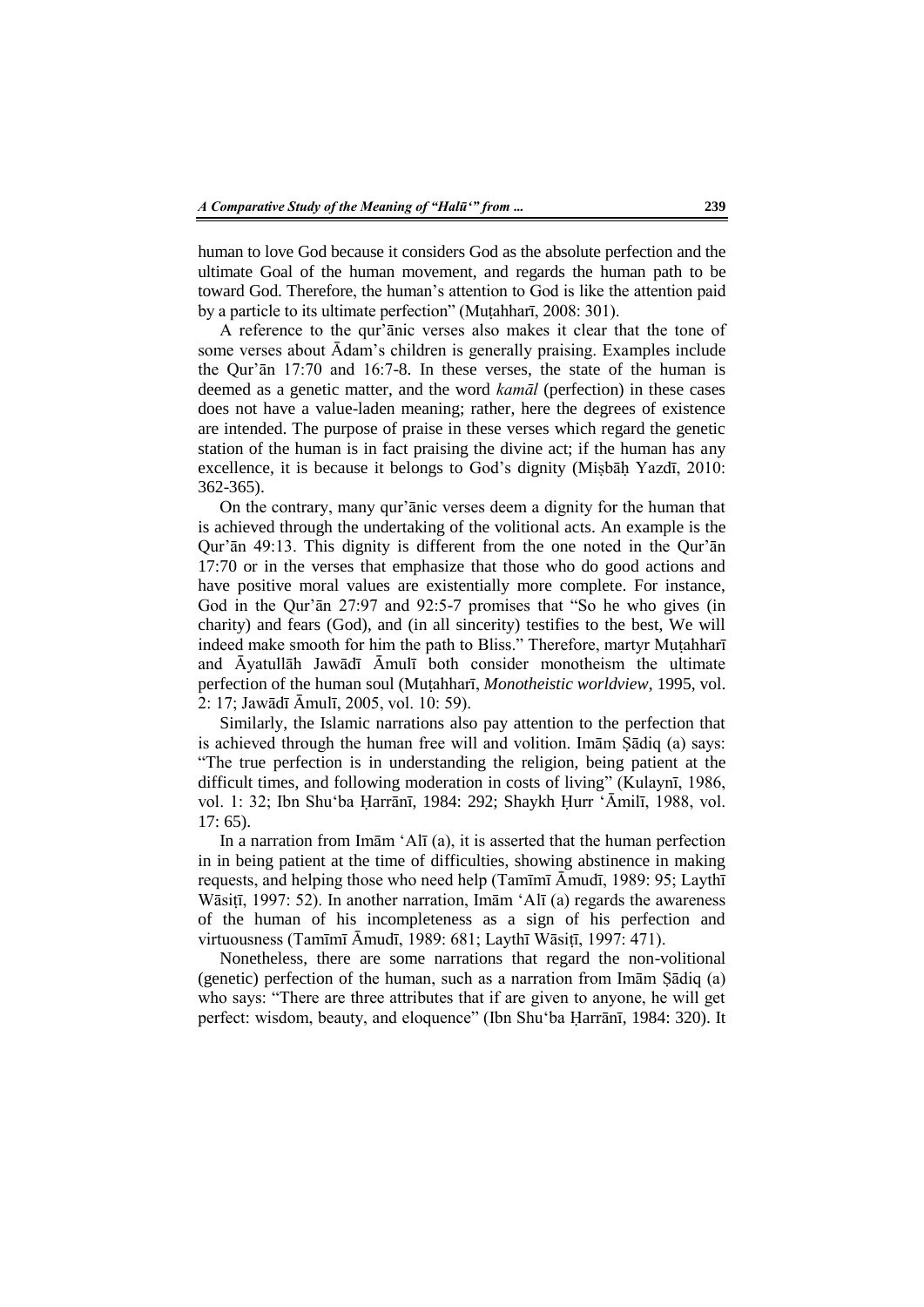is evident that the outer beauty of the human is a genetic matter out of the human volition domain, but the human effort has a great role in the inner beauty, wisdom, and eloquence.

#### **Conclusion**

The word "Halū'" in the Qur'ān 70:19 regards an attribute in the human nature and expresses his sensitiveness to the good and the bad, and it is needed by any human to live.

The viewpoints of martyr Muṭahharī and Āyatullāh Jawādī Āmulī to the interpretation of this verse are in line with the viewpoint of those exegetes who believe that this verse describes the human creation rather than blaming him. Therefore, one of the common points of these two exegetes is that the appropriate use of the Halū'iyyat attribute under the control of reason and Islamic Law protects the human against the damages of Halū'iyyat and guides him to his true perfection. However, the difference between the viewpoints of these exegetes is in their approach to the perfection discussion. Martyr Muṭahharī calls Halū'iyyat the organic and primordial perfection, while Āyatullāh Jawādī Āmulī regards Halū'iyyat in this verse as a kind of perfection that is achieved via his volitional efforts and takes him to the vicinity of God. Therefore, it can be said that the two viewpoints are not conflicting.

In the qur'ānic verses and Islamic narrations, both the genetic dignity and the volitional human dignity have been noted, and these two have been used to praise him. It is noteworthy that when the Qur'ān regards the nonvolitional (genetic) perfection of the human and praises him in this regard, it is in fact praising the Creator rather than the creature. However, what is considered as the value by the Qur'ān and the narrations and takes the human to true perfection is faith, righteous deeds, and obedience to the divine commands.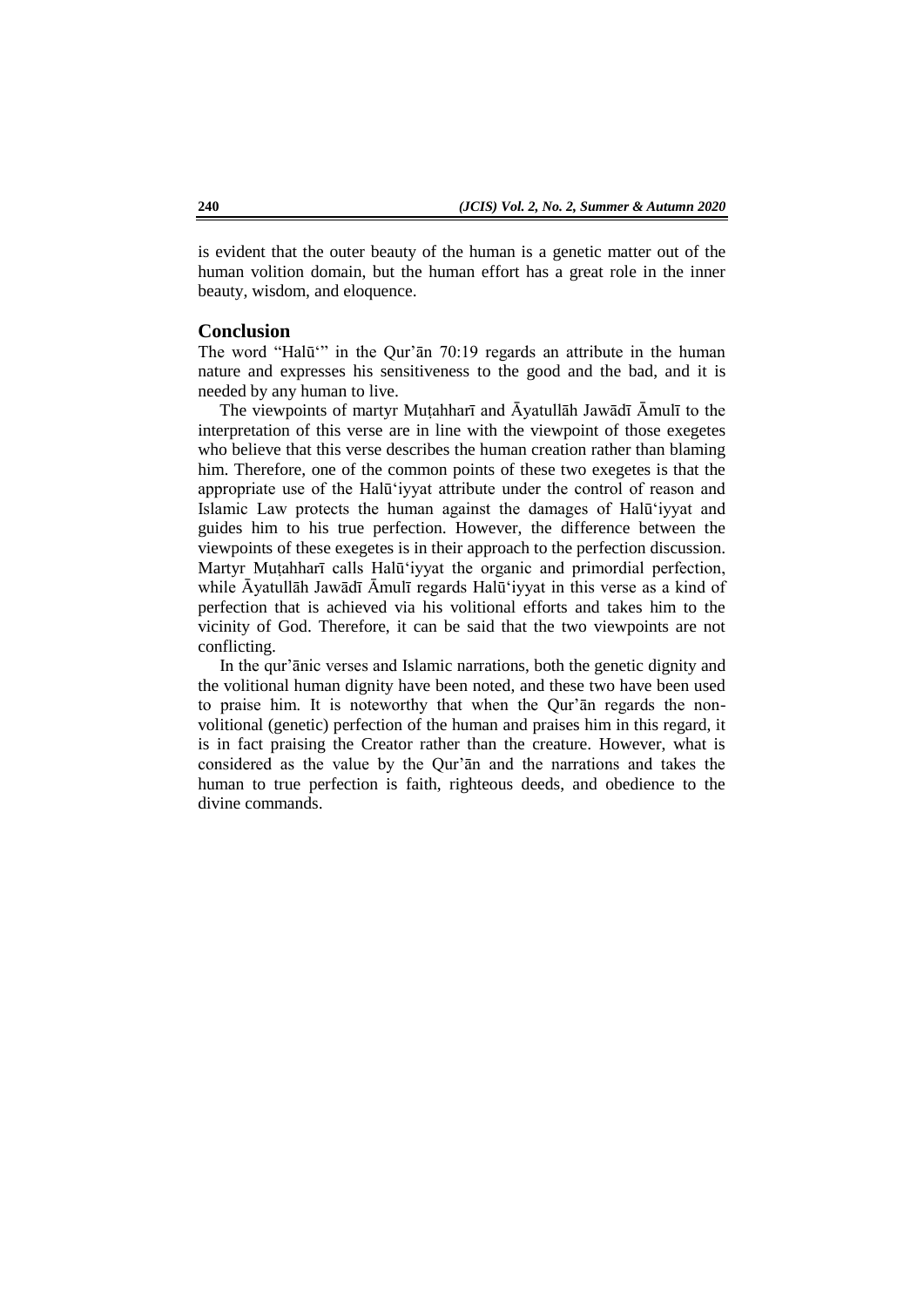#### **References**

The noble Qur'ān

- Abū al-Futūḥ Rāzī, Ḥ. (1987), *Rawḍ al-jinān wa rūḥ al-janān fī tafsīr al-Qur'ān*. Mashhad, Islamic Research Foundation of Āstān Quds Raḍawaī.
- Abū Ḥayyān Andulusī, M. (1999). *Al-Baḥr al-muḥīṭ fī tafsīr. Beirut*, Dār al-Fikr.
- Ālūsī, M. (1994*), Rūḥ al-ma'ānī fī tafsīr al-Qur'ān al-'aẓīm*. Beirut, Dār al-Kutub al-'Ilmiyya.
- Fakhr Rāzī, M. (1999), *Tafsīr al-kabīr (mafātīḥ al-ghayb)*. Beirut, Dār al-Iḥyā' al-Turāth al-'Arabī.
- Farāhīdī, Kh. (1989), *Kitāb al-'ayn*. Qom, Hijrat Publications.
- Farrā', A. (1980), *Ma'ānī al-Qur'ān*. Cairo, Dār al-Miṣriyya li-Ta'līf wa al-Tariuma.
- Fayḍ Kāshānī, M. (1994), *Tafsīr al-ṣāfī*. Tehran, Ṣadr Publications.
- Fayūmī, A. (1993), *Al-Miṣbāḥ al-munīr fī gharīb al-sharḥ al-kabīr lil-rāfi'ī*. Qom, Dār al-Jahra Institute.
- Baḥrānī, H. (1995), *Al-Burḥān fī tafsīr al-Qur'ān*. Tehran, Bi'that Foundation.
- Bayḍāwī, A. (1997), *Anwār al-tanzīl wa asrār al-ta'wīl*. Beirut, Dār al-Iḥyā' al-Turāth al-'Arabī.
- Burūjirdī, M. (1987), *Tafsīr Jāmi'*. Tehran, Ṣadr Publications.
- Ḥaqqī Bursūsawī, A. (n.d.), *Tafsīr rūḥ al-bayān*. Beirut, Dār al-Fikr.
- Ḥurr 'Āmilī, M. (1988), *Wasā'il al-Shī'a*. Edited by Āl al-Bayt (a) Institute, Qom, Āl al-Bayt (a) Institute.
- Ḥusaynī Shāh 'Abd al-'Aẓīmī, Ḥ. (1984), *Tafsīr Ithnā 'Asharī*. Tehran, Mīqāt Publications.
- Ḥusaynī Zubaydī, M. (1993), *Tāj al-'arūs min jawāhir al-qāmūs*. Beirut, Dār al-Fikr.
- Ibn Abī Zamnīn, M. (2003), *Tafsīr Ibn Abī Zamnīn*. Beirut, Dār al-Kutub al- 'Ilmiyya.
- Ibn 'Arabī, M. (2001), *Ta'wīlāt 'Abd al-Razzāq (Tafsīr Ibn 'Arabī)*. Beirut, Dār al-Iḥyā' al-Turāth al-'Arabī.
- Ibn 'Āshūr, M. (n.d.), *Al-Taḥrīr wa al-tanwīr*. Beirut, Mu'assisa al-Tārīkh.
- Ibn Fāris, A. (1984), *Mu'jam Maqā'īs al-lugha.* Qom, Maktab al-A'lām al-Islāmī.
- Ibn Jawzī, A. (2001), *Zād al-masīr fī 'ilm al-tafsīr*. Beirut, Dār al-Kitāb al- 'Arabī.
- Ibn Jazī, M. (1995), *Al-Tashīl li-'ulūm al-tanzīl*. Beirut, Dār al-Arqam b. Abī al-Arqam.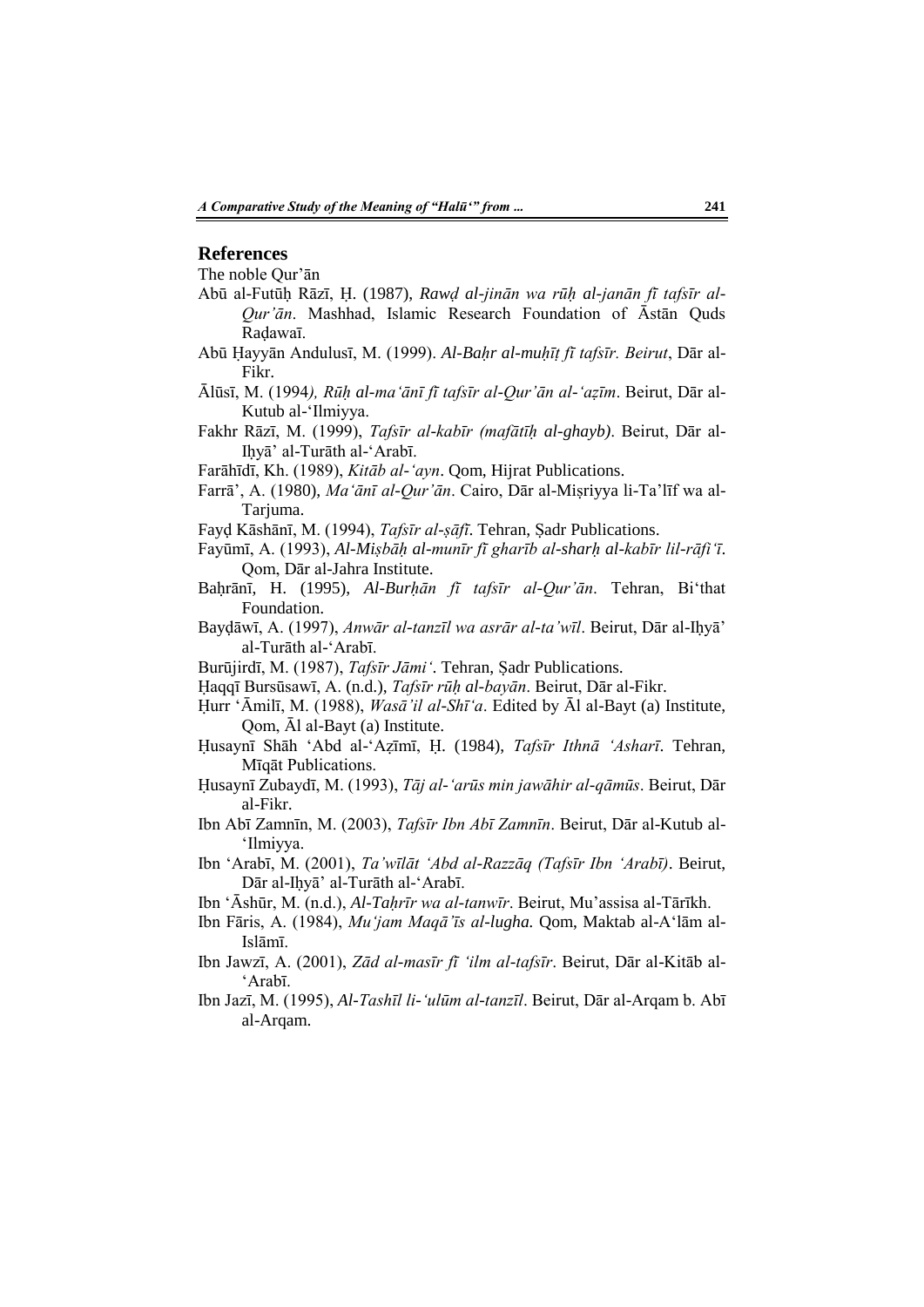- Ibn Kathīr, A. (1998), *Tafsīr al-Qur'ān al-'Aẓīm.* Beirut, Dār al-Kutub al- 'Ilmiyya.
- Ibn Manẓūr, M. (1993), *Lisān al-'Arab.* Beirut, Dār Ṣādir.
- Ibn Shu'ba Ḥarrānī, Ḥ. (1984), *Tuḥf al-'uqūl*. Edited by 'Alī Akbar Ghaffārī, Qom, Jāmi'a Mudarrisīn.
- Jawādī Āmulī, A. (1997), *The life practices of the prophets' in the Qur'ān*. Qom, Isrā' Publications.
- Id. (2005), *Principles of ethics in the Qur'ān*. Qom, Isrā' Publications.
- Kāshānī, F. (1957), *Manhaj al-ṣādiqīn fī ilzām al-mukhālifīn*. Tehran, Muḥammad Ḥasan 'Ilmī Bookstore.
- Khaṭīb, A. (n.d.), *Al-Tafsīr al-Qur'ānī lil-Qur'ān*. Beirut, Dār al-Fikr al- 'Arabī.
- Id. (1986), *Al-Kashshāf 'an ḥaqā'iq ghawāmiḍ al-tanzīl*. Beirut, Dār al-Kutub al-'Arabī.
- Kulaynī, M. (1986). *Al-Kāfī*. Edited by 'Alī Akbar Ghaffārī & Muhammad Ākhūndī, Tehran. Dār al-Kutub al-Islāmiyya.
- Laythī Wāsiṭī, A. (1997), *'Uyūn al-ḥikam wa al-mawā'iẓ*. Edited by Ḥusayn Ḥasanī Bīrjandī, Qom, Dār al-Ḥadīth.
- Makārim Shīrāzī, N. (2012), *Tafsīr nimūna*. Tehran, Dār al-Kutub al-Islāmiyya.
- Marāghī, A. (n.d.), *Tafsīr al-Marāghī*. Beirut, Dār al-Iḥyā' al-Turāth al- 'Arabī.
- Māwirdī, A. (n.d.), *Al-Nukat wa al-'uyūn*. Beirut, Dār al-Kutub al-'Ilmiyya.
- Miṣbāh Yazdī, M. (2010), *Qur'ānic knowledge: Theology, cosmology, anthropology*. Qom, Imam Khomeini Education and Research Institute.
- Id., (n.d.), *Self-knowledge for self-improvement*. Qom, Dar Rāh Ḥaqq Publications.
- Mūsā, Ḥ. (1989), *Al-Ifṣāḥ fī fiqh al-lugha*. Qom, Maktab al-I'lām al-Islāmī.
- Muṣṭafawī, Ḥ. (2009), *Al-Taḥqīq fī kalimāt al-Qur'ān*. Beirut, Dār al-Kutub al-'Ilmiyya.
- Muṭahharī, M. (1995), *An Introduction to the Qur'an*. Tehran, Ṣadrā Publications.
- Id., (1995), *Monotheistic worldview*. Tehran, Ṣadrā Publications.
- Id., (1995), *Asfār lessons*. Tehran, Ṣadrā Publications.
- Id., (2008), *The complete human*. Tehran, Ṣadrā Publications.
- Id., (2011), *The collection of martyr master Muṭahharī's works*. Tehran, Ṣadrā Publications.
- Naṣrī, A. (2011), *The philosophy of the human creation*. Tehran, Kānūn Anishe-ye Jawān Publications.